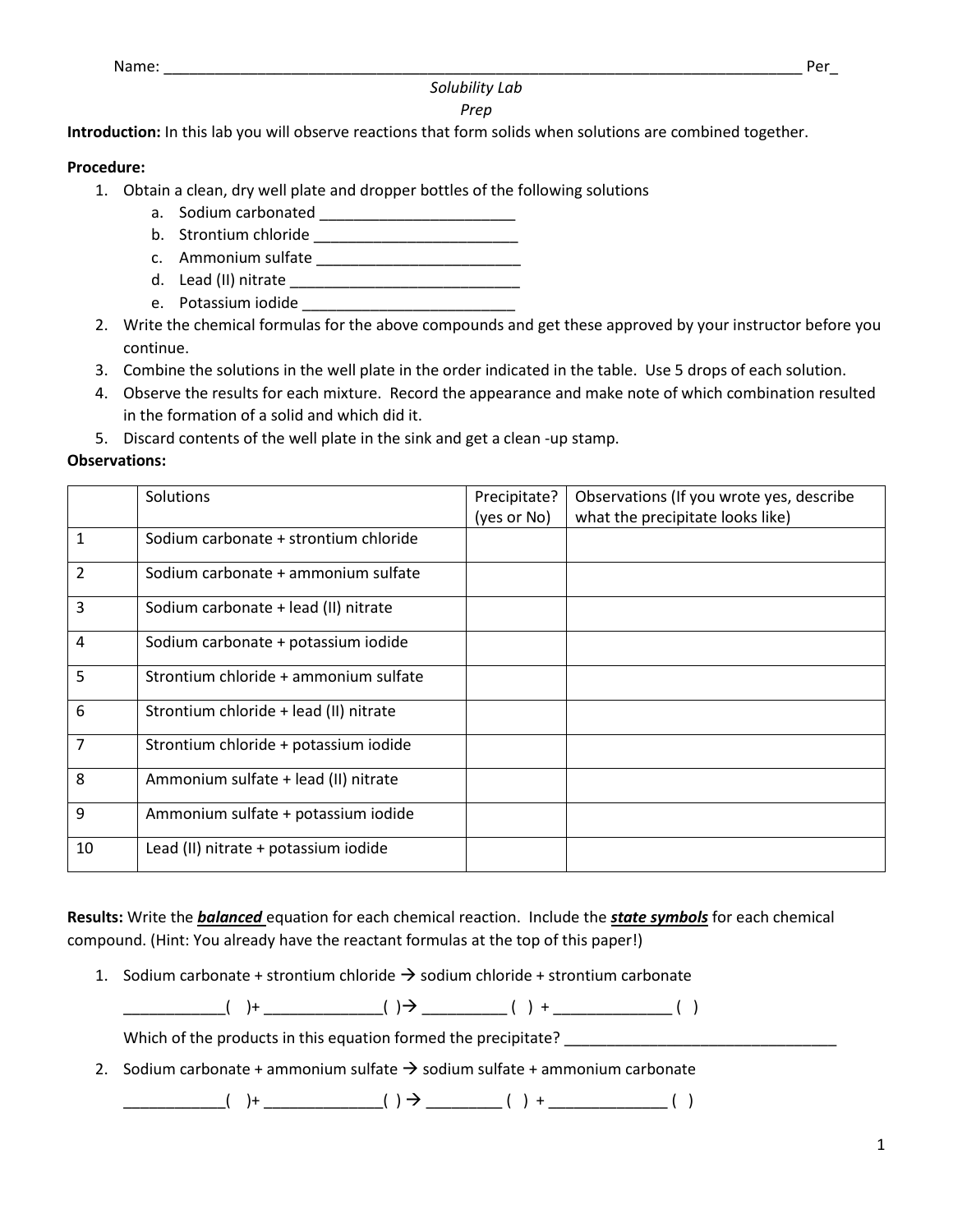| Which of the products in this equation formed the precipitate?                                                                                                                                                                                   |  |
|--------------------------------------------------------------------------------------------------------------------------------------------------------------------------------------------------------------------------------------------------|--|
| 3. Sodium carbonate + lead (II) nitrate $\rightarrow$ sodium nitrate + lead (II) carbonate                                                                                                                                                       |  |
|                                                                                                                                                                                                                                                  |  |
| 4. Sodium carbonate + potassium iodide $\rightarrow$ sodium iodide + potassium carbonate<br>Which of the products in this equation formed the precipitate?                                                                                       |  |
| 5. Strontium chloride + ammonium sulfate $\rightarrow$ strontium sulfate + ammonium chloride                                                                                                                                                     |  |
| 6. Strontium chloride + Lead (II) nitrate $\rightarrow$ strontium nitrate + lead (II) chloride<br>Which of the products in this equation formed the precipitate?                                                                                 |  |
| 7. Strontium chloride + potassium iodide $\rightarrow$ strontium iodide + potassium chloride                                                                                                                                                     |  |
| Which of the products in this equation formed the precipitate? _________________<br>8. Ammonium sulfate + lead (II) nitrate $\rightarrow$ ammonium nitrate + lead (II) sulfate<br>Which of the products in this equation formed the precipitate? |  |
| 9. Ammonium sulfate + potassium iodide $\rightarrow$ ammonium iodide + potassium sulfate                                                                                                                                                         |  |
| 10. Lead (II) nitrate + potassium iodide $\rightarrow$ Lead (II) iodide + potassium nitrate                                                                                                                                                      |  |
|                                                                                                                                                                                                                                                  |  |

- **Questions:** 
	- 1. What is the purpose of this lab?
	- 2. What is a precipitate?